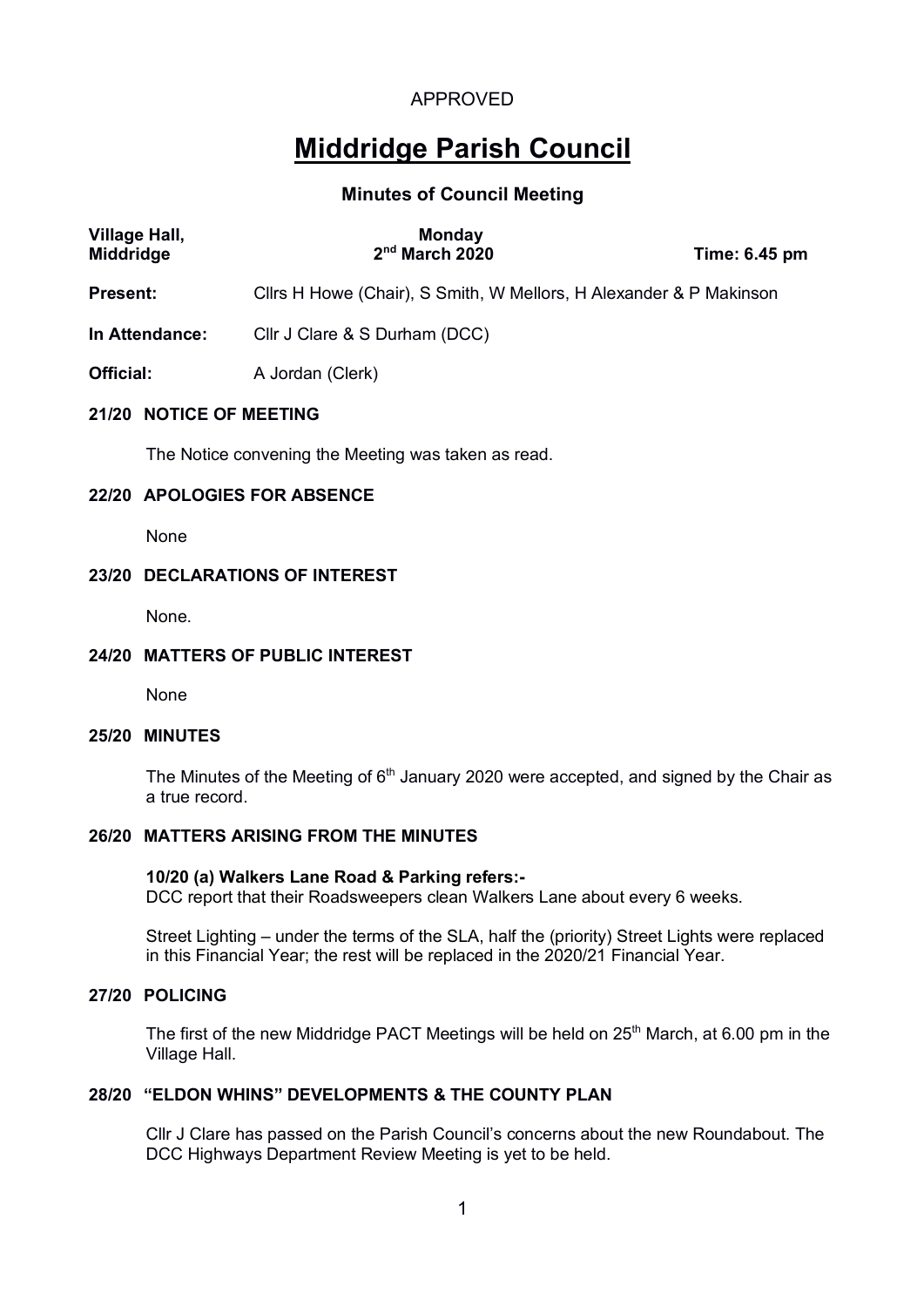Parish Councillors again expressed concern about the amount of mud on the roads around the new Development, and queried whether the new Roundabout had been formally adopted by DCC. Cllr J Clare kindly agreed to deal with these matters.

Copies of the Notice to new Residents have been supplied to the Keepmoat Homes Sales Office at "Elder Gardens".

The Parish Council formally expressed their thanks to Cllr J Clare for his help with various DCC issues.

### **29/20 "THE PADDOCK" WILD-FLOWER GRASSLAND**

Cllr J Clare pointed out that the Section 106 money could be used for any Biodiversity Improvement Projects in the Parish, and was not restricted to the proposed Wild-flower Grassland Project. One immediate suggestion was for further work to the Millennium Hedge on "the Dock". It was agreed that Councillors should consider this further, and Residents would be asked for their suggestions via the Village Facebook page. *Action:* Cllrs H Howe & S Smith

It is reported that the Allotment Association are in contact with DCC regarding proposals for the use of the Section 106 money available for improvements to the Allotments.

### **30/20 GROUNDS MAINTENANCE & GENERAL REPAIRS**

### **(a) Village Green Maintenance**

Millennium Hedge – Jonathan Pounder has yet to respond to a query regarding the supply and cost of stakes to improve the Hedge. *Action:* Clerk

Repairs to the Bench on the Village Green are now complete.

Ian Hayman has has yet to put down a Salt Lick to prevent Deer from eating the bark of the trunks of the Trees on "the Dock". *Action:* Cllr H Howe

There has been a complaint that the Bus Shelters are "deteriorating"; this is to be investigated. *Action:* Clerk

### **(b) Parish Paths**

It is reported that a significant amount of rubbish has been dumped at the Eldon Moor Lane end of Parish Path 1. It is believed that clearing this would be the responsibility of the Landowner, but Cllr J Clare kindly agreed to raise this issue with the DCC Parish Path Partnership.

There has been a further incident of Trial Bikes using Parish Path 7 ("the Tramway") and "the Paddock"; this has been reported to the Police.

### **31/20 PLANNING APPLICATIONS**

**RESOLVED** that the Parish Council' has no objection to the recent Planning Application related to 2, Middridge Farms.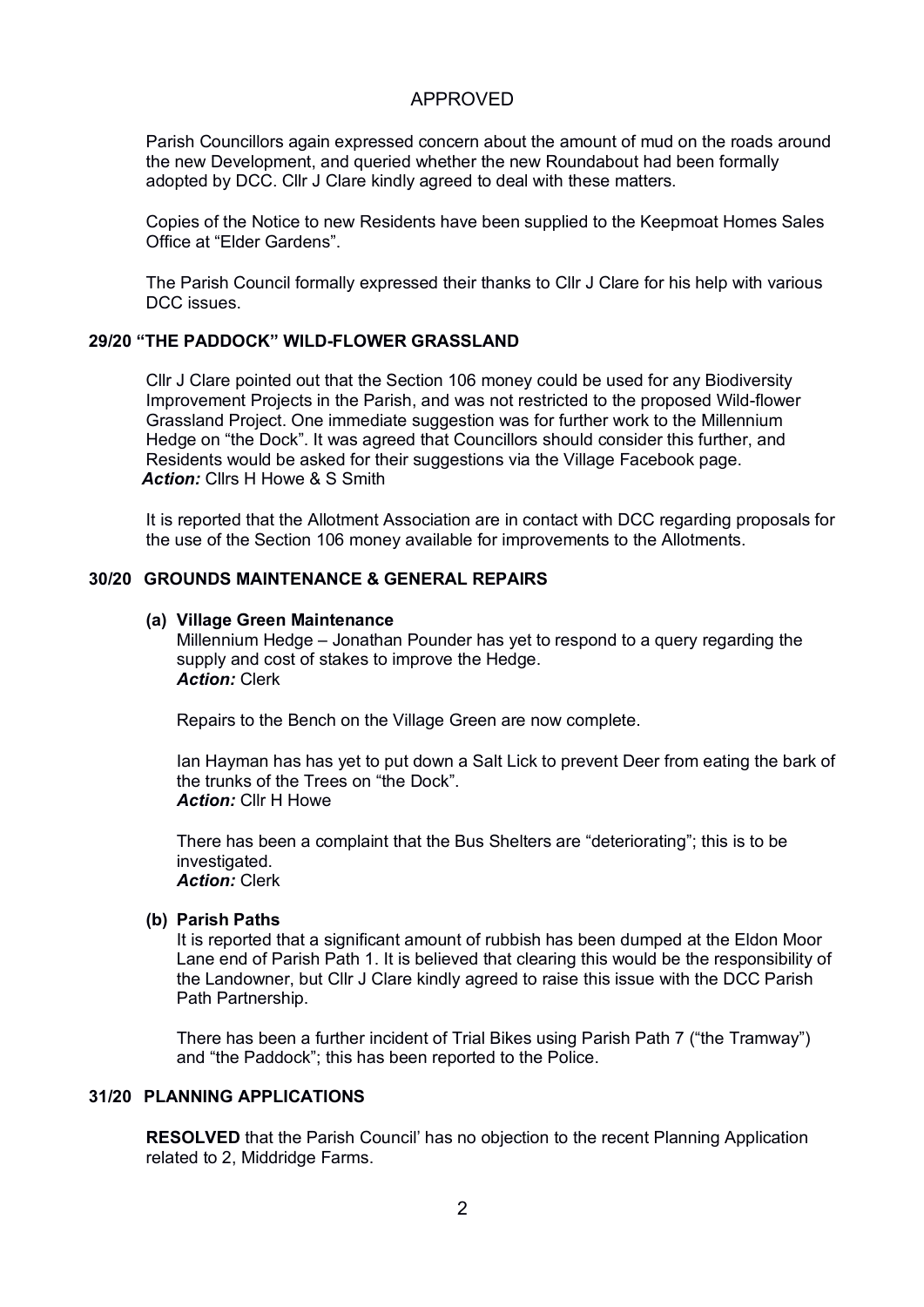It is understood that a caravan has been sited on the Equestrian facility just off the Bridleway (Parish Path 5) which starts alongside 1, Middridge Farms. This may be being used by the two new Electors from "Little Hare Farm, Walkers Lane" who recently appeared on the Electoral Register. It is possible that Planning Permission would be required for this caravan; Cllr J Clare is to investigate.

### **32/20 CHILDREN'S PLAY AREA**

The Clerk's Monthly Inspection Report was approved.

### **33/20 ROAD-TRAFFIC**

Following a number of problems, a revised Neighbourhood Budget Application for the proposed "Community Road Watch" Project has now been accepted by the GAMP office. The Application now goes for GAMP Board Approval, at the Meeting due on 24<sup>th</sup> March. *Action:* Clerk

### **34/20 NEIGHBOURHOOD PLAN (NP)**

Nothing to report due to pressure of other business.

### **35/20 ACCOUNTS**

The Parish Council's Precept Request for the 2020/21 Financial Year has been submitted.

**RESOLVED** that Colin Gray again be appointed Internal Auditor for the Parish Council's 2019/20 Accounts.

*Action:* Clerk

| RESOLVED that the following Accounts be approved for payment:- |  |  |  |  |  |
|----------------------------------------------------------------|--|--|--|--|--|
|----------------------------------------------------------------|--|--|--|--|--|

| <b>Payee</b>                 | <b>Purpose</b>                      | Sum     |
|------------------------------|-------------------------------------|---------|
| Hayfields Contracting Ltd    | <b>Xmas Tree Installation</b>       | £300.00 |
| Hayfields Contracting Ltd    | <b>Incorrect Payment Correction</b> | £80.00  |
| Aycliffe Property Services * | <b>Bench seat Repairs</b>           | £105.00 |
| A. D. Jordan                 | Clerk's Jan -Mar Salary             | £249.87 |
| <b>HMRC</b>                  | Clerk's Jan -Mar Tax                | £166.80 |
|                              | <b>TOTAL</b>                        | £901.67 |

\* Cheque already issued, so formal approval granted is retrospective.

### **36/20 GAMP & CDALC**

GAMP – the next Board Meeting is on  $24<sup>th</sup>$  March.

CDALC – Cllr W Mellors is to attend an Executive Committee Meeting on  $4<sup>th</sup>$  March.

# **37/20 GENERAL CORRESPONDENCE**

None

### **38/20 OTHER MATTERS**